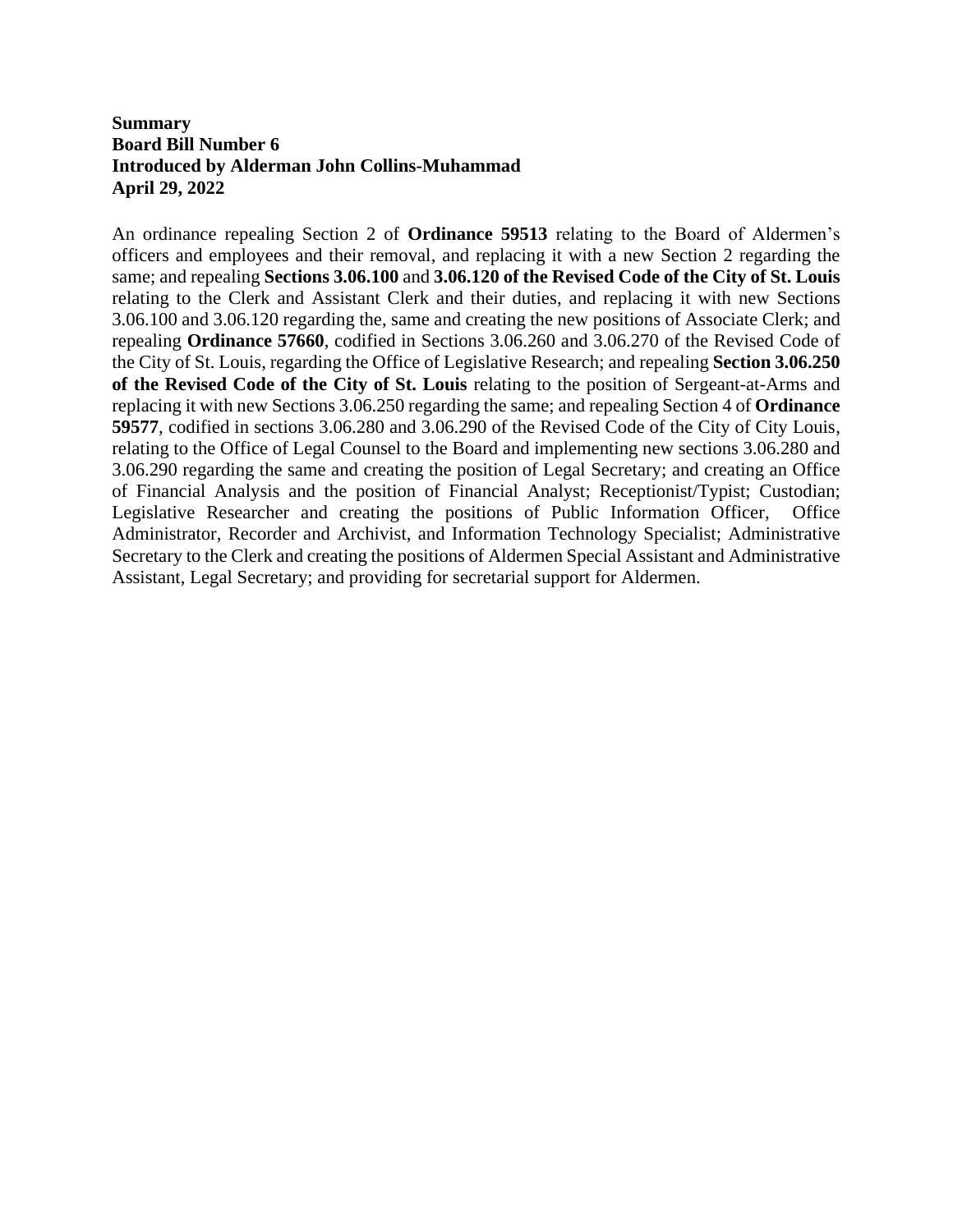# **BOARD BILL NUMBER 6 INTRODUCED BY ALDERMAN JOHN COLLINS-MUHAMMAD**

 An ordinance repealing Section 2 of **Ordinance 59513** relating to the Board of Aldermen's officers and employees and their removal, and replacing it with a new Section 2 regarding the same; and repealing **Sections 3.06.100** and **3.06.120 of the Revised Code of the City of St. Louis** relating to the Clerk and Assistant Clerk and their duties, and replacing it with new Sections 3.06.100 and 3.06.120 regarding the, same and creating the new positions of Associate Clerk; and repealing **Ordinance 57660**, codified in Sections 3.06.260 and 3.06.270 of the Revised Code of the City of St. Louis, regarding the Office of Legislative Research; and repealing **Section 3.06.250 of the Revised Code of the City of St. Louis** relating to the position of Sergeant-at-Arms and replacing it with new Sections 3.06.250 regarding the same; and repealing Section 4 of **Ordinance 59577**, codified in sections 3.06.280 and 3.06.290 of the Revised Code of the City of City Louis, relating to the Office of Legal Counsel to the Board and implementing new sections 3.06.280 and 3.06.290 regarding the same and creating the position of Legal Secretary; and creating an Office of Financial Analysis and the position of Financial Analyst; Receptionist/Typist; Custodian; Legislative Researcher and creating the positions of Public Information Officer, Office Administrator, Recorder and Archivist, and Information Technology Specialist; Administrative Secretary to the Clerk and creating the positions of Aldermen Special Assistant and Administrative Assistant, Legal Secretary; and providing for secretarial support for Aldermen.

#### **BE IT ORDAINED BY THE CITY OF ST. LOUIS AS FOLLOWS:**

**Page 1 of 10 Board Bill Number 6 Collins-Muhammad April 29, 2022**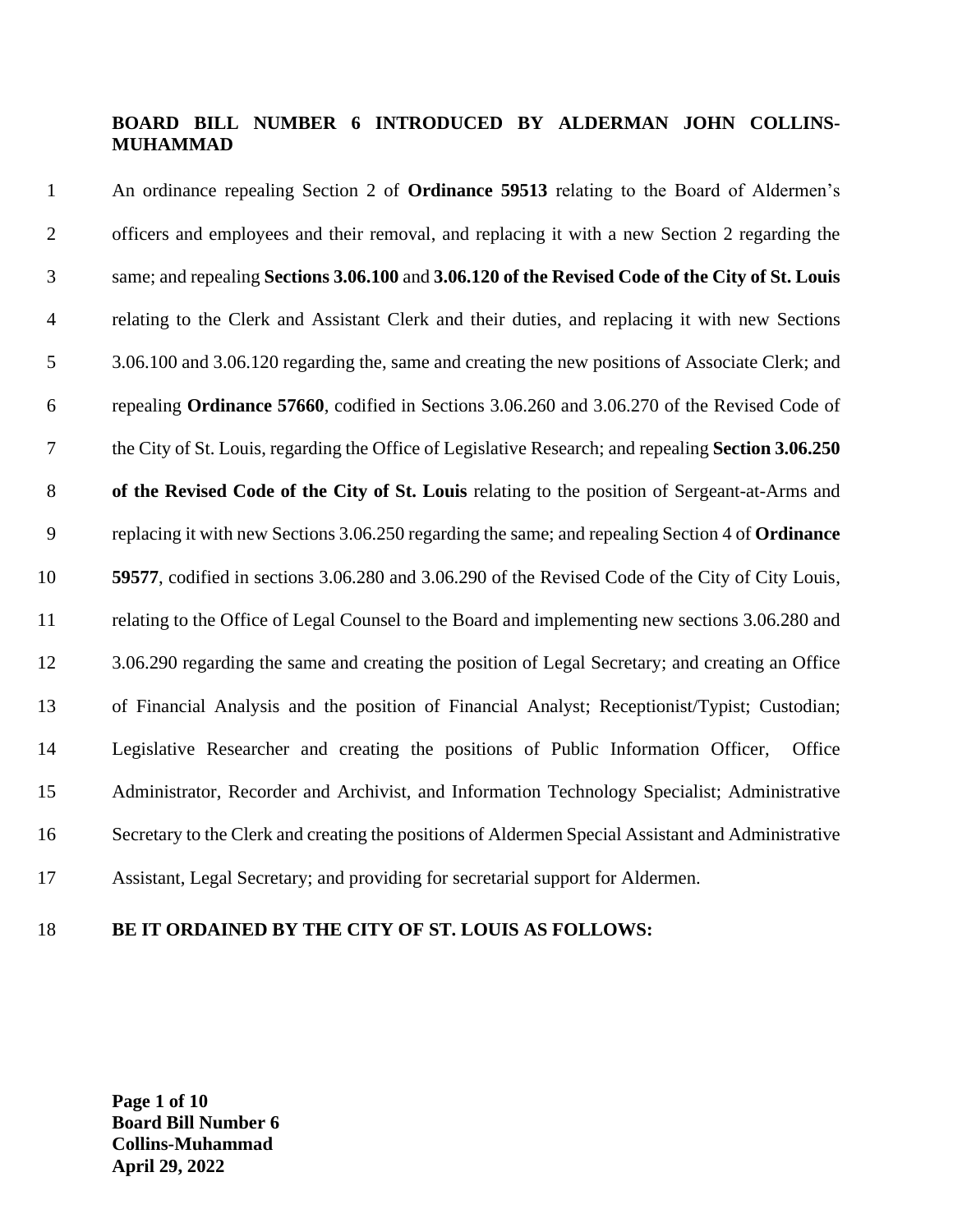| $\mathbf{1}$   | <b>SECTION ONE.</b><br>Section 2 of <b>Ordinance 59513</b> , approved July 23, 1985, and codified in |
|----------------|------------------------------------------------------------------------------------------------------|
| $\overline{2}$ | sections 3.06.100 and 3.06.120 of the Revised Code of the City of City Louis, 2019, Annotated, is    |
| 3              | hereby repealed, and in lieu thereof shall be the following:                                         |
| $\overline{4}$ | 3.06.100 Board of Aldermen Officers.                                                                 |
| 5              | The officers of the Board of Aldermen shall be a President who shall be elected                      |
| 6              | by the qualified voters of the City of St. Louis, a non-salaried Vice-President,                     |
| 7              | the Chief Clerk, and Legal Counsel.                                                                  |
| 8              | 3.06.120 Removal of Salaried Officers.                                                               |
| 9              | The Board of Aldermen may by a majority vote of its members remove any of                            |
| 10             | its salaried officers and employees except the President of the Board of                             |
| 11             | Aldermen, and the President's Secretary, Administrative Assistant, and                               |
| 12             | Administrative Aide who are appointed by and serve at the pleasure of the                            |
| 13             | President.                                                                                           |
| 14             | <b>SECTION TWO.</b><br>Sections 3.06.180 and 3.06.190 of the Revised Code of the City of St.         |
| 15             | Louis, 2019, Annotated, are hereby repealed, and in lieu thereof shall be the following:             |
| 16             | 3.06.180 Chief Clerk of the Board of Aldermen.                                                       |
| 17             | The Chief Clerk shall be the chief administrator for the Board of Aldermen and                       |
| 18             | shall be responsible for managing the official business of the Board of                              |
| 19             | Aldermen, the day-to-day operations of the Board's offices, policy development                       |
| 20             | and implementation and, except for the Board of Aldermen President's                                 |
|                | Page 2 of 10                                                                                         |

**Board Bill Number 6 Collins-Muhammad April 29, 2022**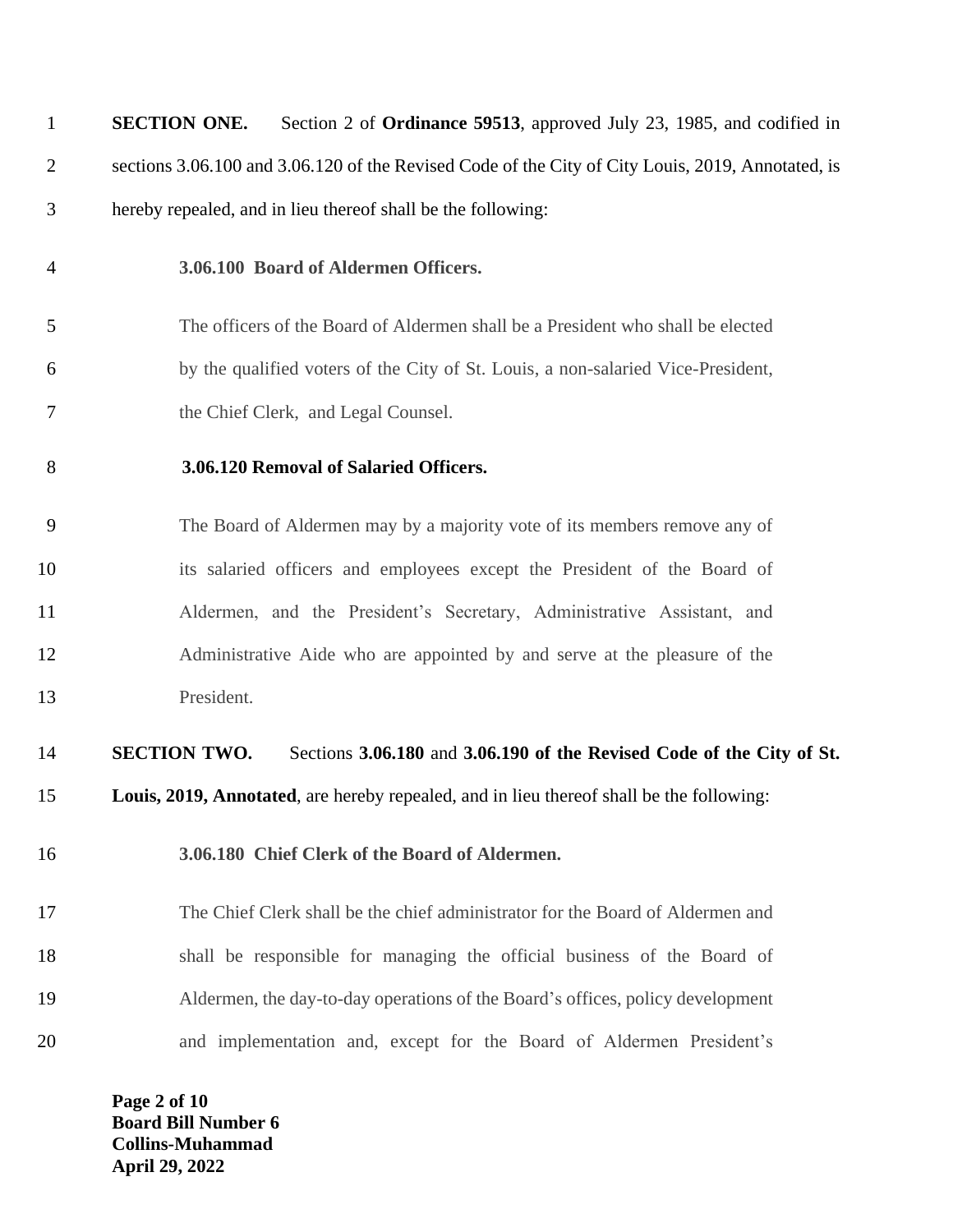| $\mathbf{1}$   | Secretary, Administrative Assistant and Administrative Aide, and Aldermen           |
|----------------|-------------------------------------------------------------------------------------|
| $\overline{2}$ | Special Assistants and Aldermen Administrative Assistants, the Chief Clerk          |
| 3              | shall be responsible for the management and oversight of all Board of Aldermen      |
| $\overline{4}$ | administrative employees, the Recorder and Archivist, Public Information            |
| 5              | Officer, Information Technology Specialist, and Financial Analyst.                  |
| 6              | It shall be the duty of the Chief Clerk to:                                         |
| 7              | 1. Keep a full and accurate record of the proceedings of the Board of Aldermen;     |
| 8              | and                                                                                 |
| 9              | 2. Prepare an abstract of the Board of Aldermen's proceedings, revised by the       |
| 10             | presiding officer of the Board of Aldermen, and provide said abstract to the        |
| 11             | newspaper doing the City's printing for publication; and                            |
| 12             | 3. File and preserve all papers and documents belonging to the Board of             |
| 13             | Aldermen, and upon them the Chief Clerk shall endorse a succinct history of all     |
| 14             | proceedings thereon; and                                                            |
| 15             | 4. Prepare copies of all resolution and submit them to the persons therein          |
| 16             | designated; and                                                                     |
| 17             | 5. Keep in tabular form a synopsis of the proceedings of each meeting showing       |
| 18             | the terms, the number of each petition, resolution and bill presented, their titles |
| 19             | and the name of the primary sponsor; the date on which each resolution and bill     |
| 20             | was introduced, and their second and third readings, and their adoption or          |

**Page 3 of 10 Board Bill Number 6 Collins-Muhammad April 29, 2022**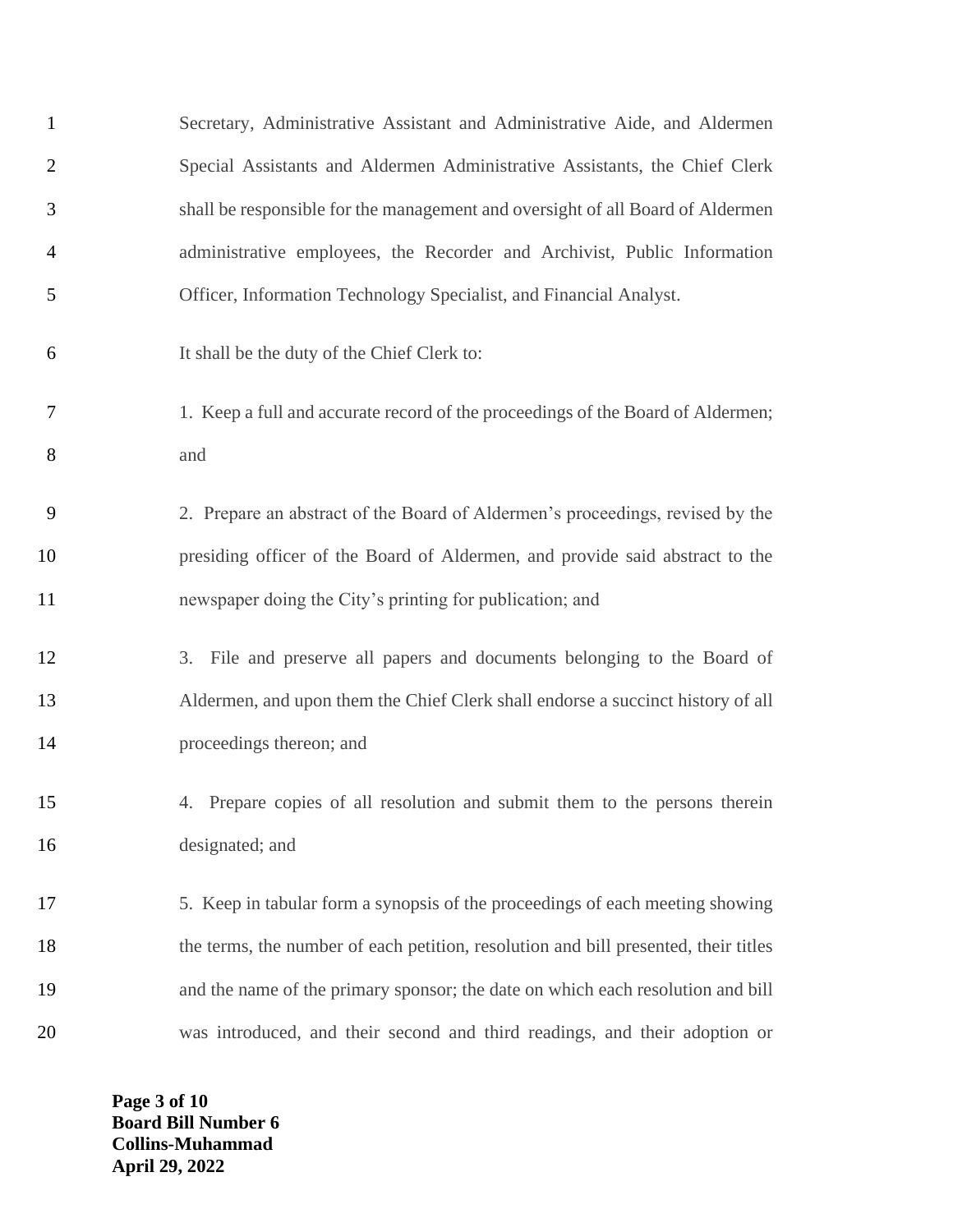rejection; the date of enrollment of each bill and of their approval or veto by the Mayor; the registered number of each bill; the reference of all documents, to whom they are referred and when reported together with such other of the proceedings, if any, which may be deemed necessary to preserve a brief history and furnish an index thereto. Said synopsis shall be printed at the expiration of each term for the use of the members of the Board of Aldermen and City Officers; and

 6. Make requisitions, as described by ordinance for requisitions for such articles as are required in the department under his charge, shall make out the payrolls of members and officers of the Board of Aldermen and the employees under the Board, and shall certify in proper form all vouchers drawn on the respective funds; and

 7. Perform other duties appertaining to the Chief Clerk's office as may be required or as may be necessary to systematize the business and promote the efficiency thereof.

**3.06.190 Assistant and Associate Clerks.**

 There shall be an Assistant Clerk who shall be a full-time employee of the Board of Aldermen and shall perform such duties as may be directed the Chief Clerk of the Board of Aldermen and shall act in the Chief Clerk's absence, disability, or failure to act. There shall be two Associate Clerks who shall be full-time

> **Page 4 of 10 Board Bill Number 6 Collins-Muhammad April 29, 2022**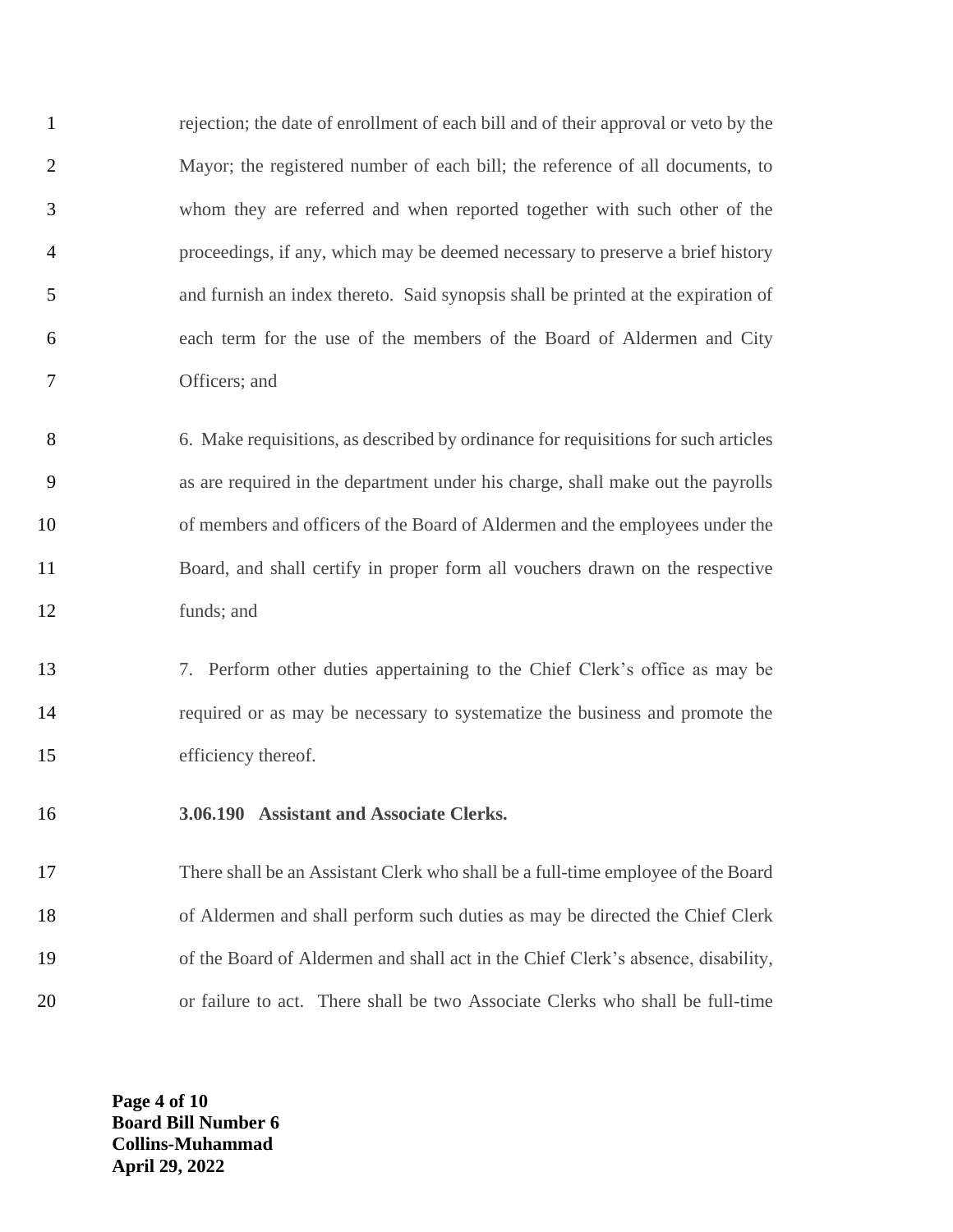| $\mathbf{1}$   | employees of the Board of Aldermen shall perform such duties as may be                         |
|----------------|------------------------------------------------------------------------------------------------|
| $\overline{2}$ | directed by the Chief Clerk and Assistant Clerk.                                               |
| 3              | <b>SECTION THREE.</b><br>Ordinance 57660, approved July 13, 1978, and codified in sections     |
| $\overline{4}$ | 3.06.260 and 3.06.270 of the Revised Code of the City of St. Louis, 2019, Annotated, is hereby |
| 5              | repealed.                                                                                      |
| 6              | <b>SECTION FOUR.</b><br>Section 3.06.250 of the Revised Code of the City of St. Louis, 2019,   |
| 7              | Annotated, is hereby repealed, and in lieu thereof shall be the following:                     |
| 8              | 3.06.250. Sergeant-at-arms                                                                     |
| 9              | Pursuant to Article XI Section 2 of the City of St. Louis Charter, the City of St.             |
| 10             | Louis Division of Police shall assign a City Marshall to the Board of Aldermen                 |
| 11             | to act as the Sergeant-at-Arms for the Board of Aldermen on a full-time basis.                 |
| 12             | It shall be the duty of the Sergeant-at-Arms to provide protective services for the            |
| 13             | Board of Aldermen, to attend all Board of Aldermen meetings, to manage the                     |
| 14             | Board of Aldermen Chamber and meeting rooms during meetings and perform                        |
| 15             | such other duties as may be directed by the President of the Board of Aldermen                 |
| 16             | or Chief Clerk. If, at any time, the City Marshall assigned to the Board of                    |
| 17             | Aldermen is or will be absent or unable to perform their duties the Division of                |
| 18             | Police shall, upon learning of such absence or inability, assign a City Marshall               |
| 19             | or if a City Marshall is not available a Division of Police Officer to temporarily             |
| 20             | act as the Sergeant-at-Arms.                                                                   |
|                |                                                                                                |

**Page 5 of 10 Board Bill Number 6 Collins-Muhammad April 29, 2022**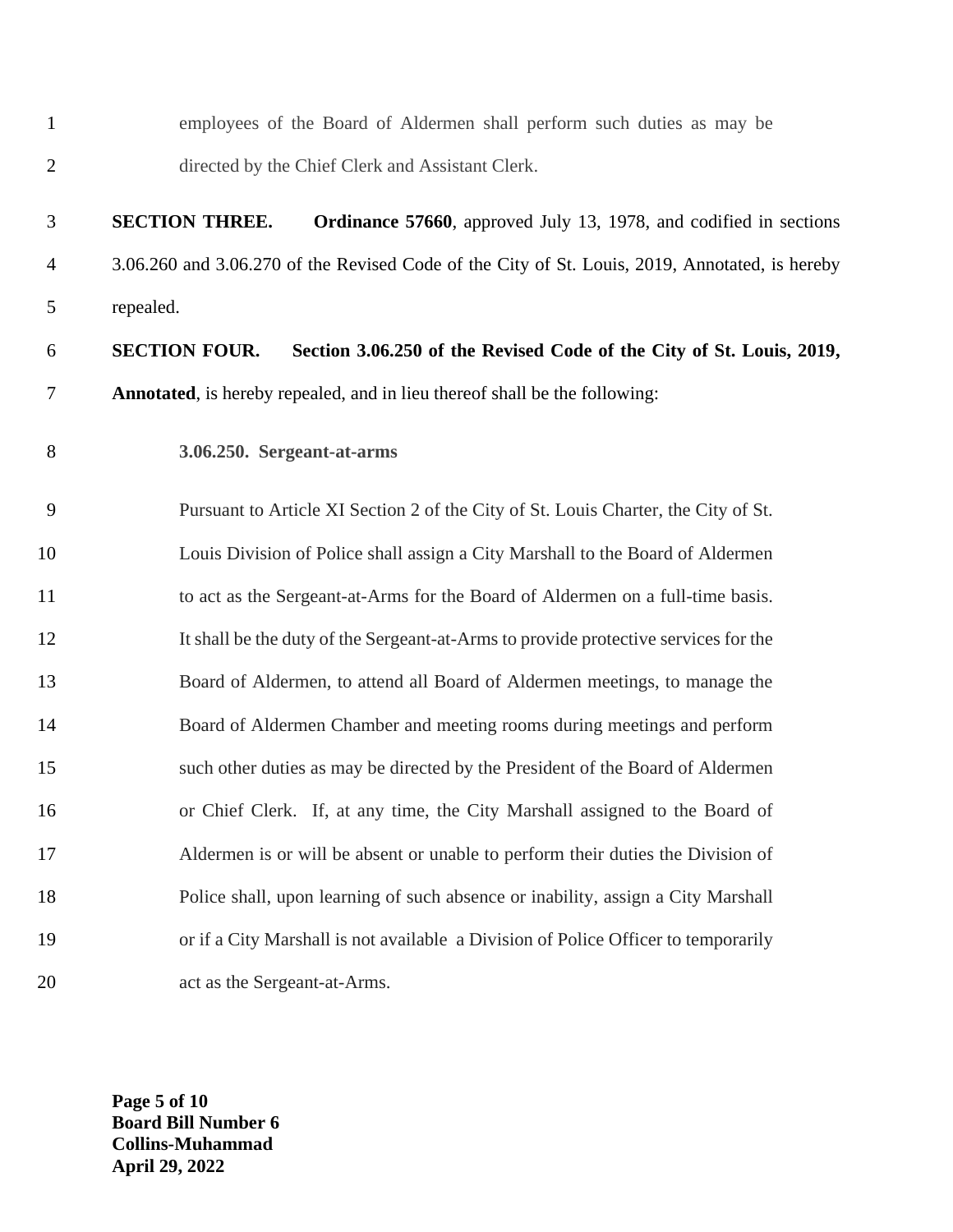**SECTION FIVE.** Section 4 of **Ordinance 59577**, approved October 30, 1985, and codified in Sections 3.06.280 and 3.06.290 of the Revised Code of the City of City Louis, 2019, Annotated, is hereby repealed, and in lieu thereof shall be the following:

#### **3.06.280 Office of Legal Counsel.**

 There is hereby established, within the Table of Organization of the Board of Aldermen, the Office of Legal Counsel to the Board of Aldermen, which shall be engaged by an attorney who shall have graduated from an ABA accredited law school located within the United States of America and is a member in good standing of the Missouri Bar Association.

 There shall be a Legal Secretary who shall provide administrative and clerical support for the Legal Counsel. The Legal Secretary's duties shall include transcribing, formatting, and proof-reading documents, maintaining files, updating forms and templates, initiating, and managing routine processes under the supervision of the Legal Counsel and related duties as requested by the Legal Counsel. The Legal Secretary shall be a full-time employee of the Board of Aldermen subject to established Board of Aldermen rules and policies for employees. The Legal Secretary shall be appointed by the Board of Aldermen 18 with input from the Legal Counsel.

**3.06.290 Legal Counsel – Duties** 

**Page 6 of 10 Board Bill Number 6 Collins-Muhammad April 29, 2022**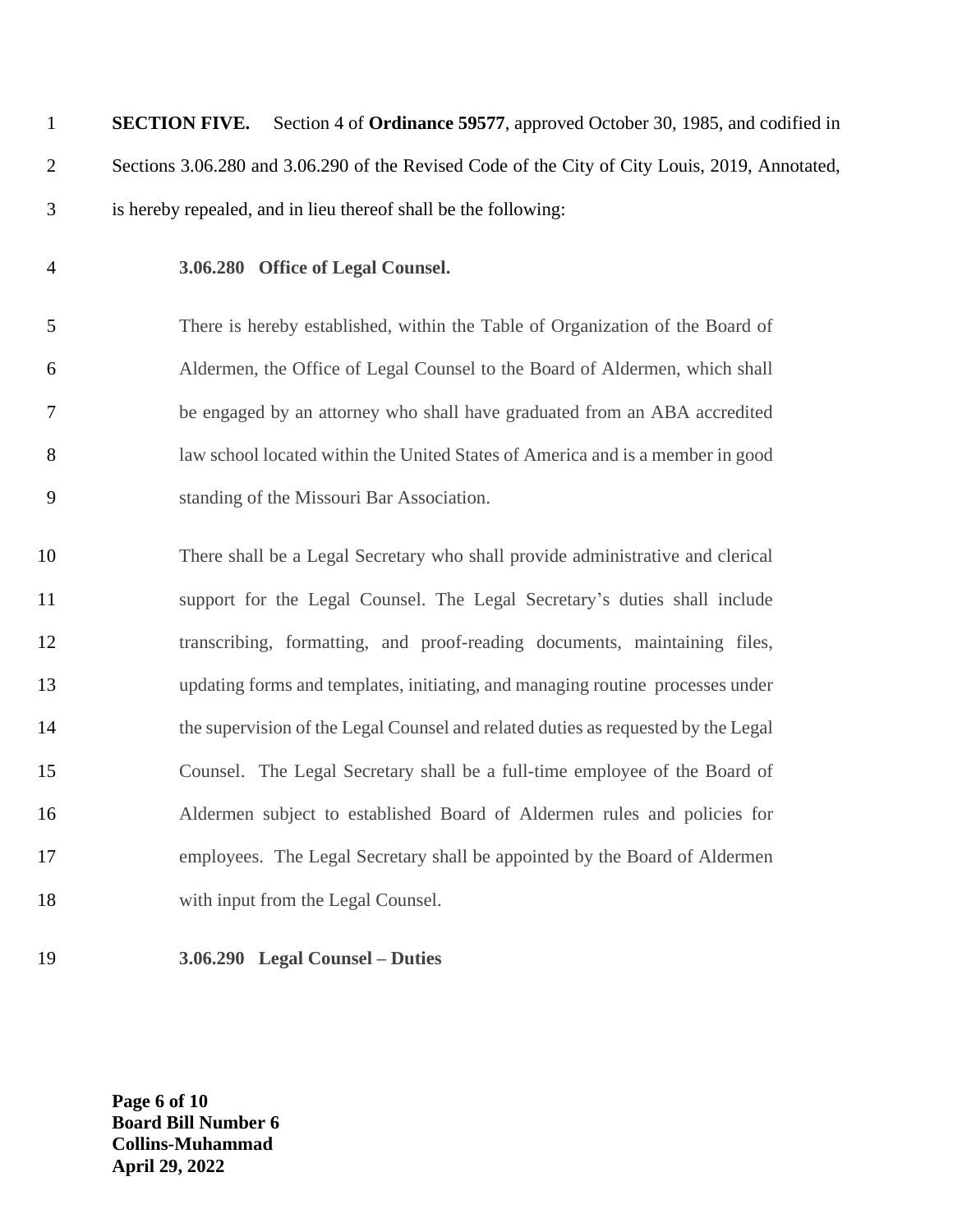The Legal Counsel to the Board of Aldermen shall provide legal counsel to the Board of Aldermen its committees and members and the Chief Clerk in relation to their official duties and activities, including meeting compliance obligations, policy development, drafting official documents and legislation, responding to legal inquiries, representing the Board and its members in legal proceedings and such other special duties as may be authorized by the Personnel Committee.

# **SECTION SIX.** Office of Financial Analysis

 There is hereby established within the Table of Organization of the Board of Aldermen, the Office of Financial Analysis for the Board of Aldermen. There shall be a Financial Analyst to the Board of Aldermen who shall be a full-time employee and serve at the pleasure of the Board of Aldermen. The Office of Financial Analysis shall produce baseline projections of legislative spending, formal cost estimates for bills approved by committees, and such other duties as may be assigned by the Chief Clerk or the Personnel Committee.

# **SECTION SEVEN.** Public Information Officer.

 There shall be a Public Information Officer for the Board of Aldermen who shall be a full-time employee and serve at the pleasure of the Board of Aldermen. The Public Information Officer shall be responsible for message positioning and branding, website and print content development and management, graphic and interactive website development, event and architectural photography, event support, email marketing, and such other duties as may be assigned by the Chief Clerk or the Personnel Committee.

### **SECTION EIGHT.** Aldermen Secretaries.

**Page 7 of 10 Board Bill Number 6 Collins-Muhammad April 29, 2022**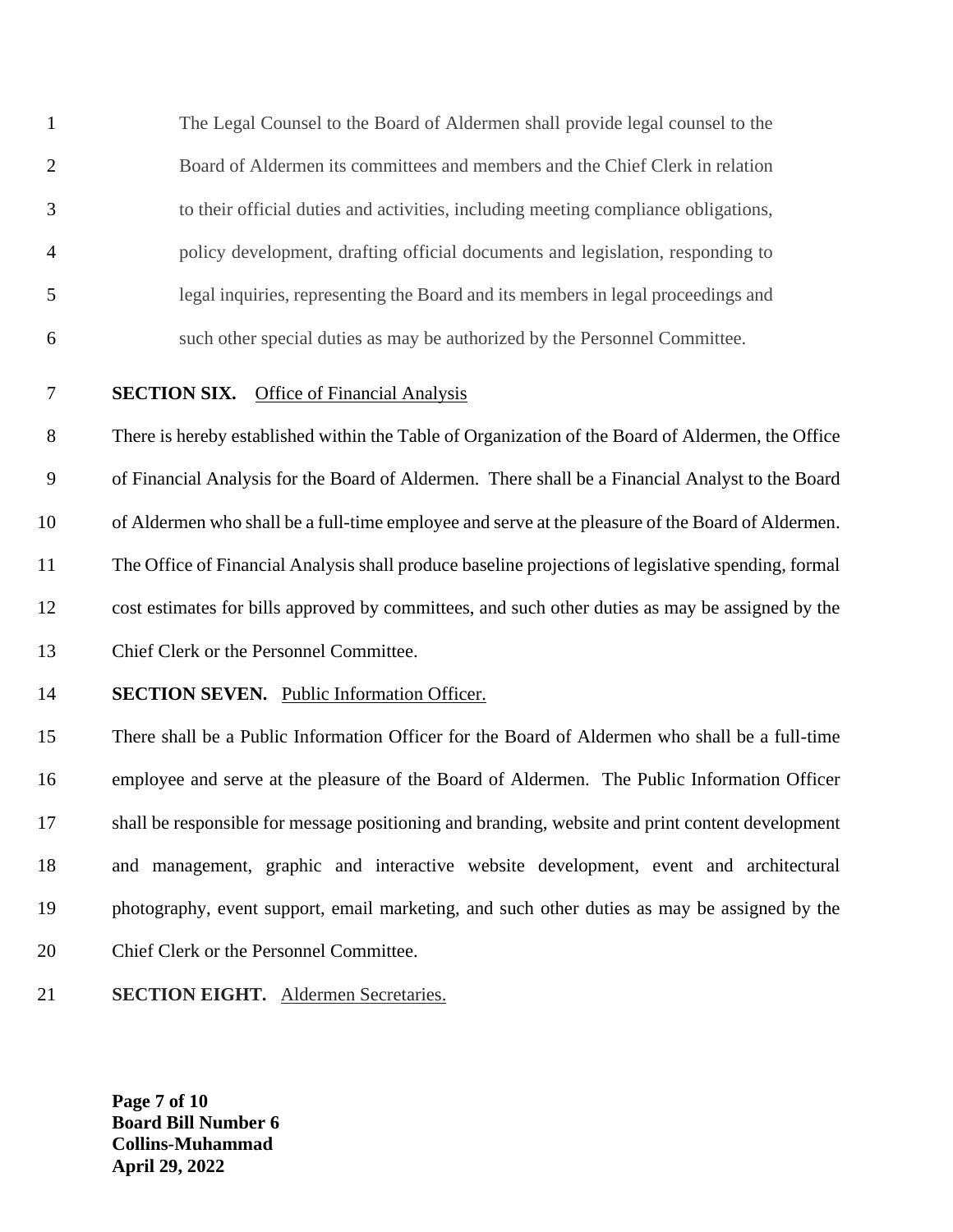There shall be seven Executive Secretaries, the Aldermen Executive Secretaries, for the members of the Board of Aldermen, who shall be full-time employees of the Board of Aldermen and serve at the pleasure of the Board. Each Aldermen Executive Secretary shall be responsible for providing administrative clerical support for members of the Board of Aldermen.

## **SECTION NINE.** Aldermen Special and Administrative Assistants.

 There shall be fourteen Aldermen Special Assistants and fourteen Aldermen Administrative Assistants, one of each for each Aldermen. Each Aldermen will appoint their Aldermen Special Assistant and Aldermen Administrative Assistants and they shall serve at the pleasure of their assigned Aldermen. Aldermen Special and Administrative Assistants shall perform such duties as may be incident to their position.

## **SECTION TEN.** Office Administrator.

 There shall be an Office Administrator who shall be a full-time employee and serve at the pleasure of the Board of Aldermen. The Office Administrator shall provide and administrative support to the Chief Clerk and shall be responsible for supervising the activities of the Aldermen Secretaries, except for the Legal Secretary and the Board of Aldermen President's Secretary, Administrative Assistant and Administrative Aide, and shall perform such other and additional duties under the direction of the Chief Clerk as deemed necessary and appropriate by the Chief Clerk.

#### **SECTION ELEVEN.** Recorder and Archivist.

 There shall be a Recorder and Archivist for the Board of Aldermen who shall be a full-time employee and serve at the pleasure of the Board of Aldermen. The Recorder and Archivist shall be responsible for building and maintaining the historical records of the Board of Aldermen and

**Page 8 of 10 Board Bill Number 6 Collins-Muhammad April 29, 2022**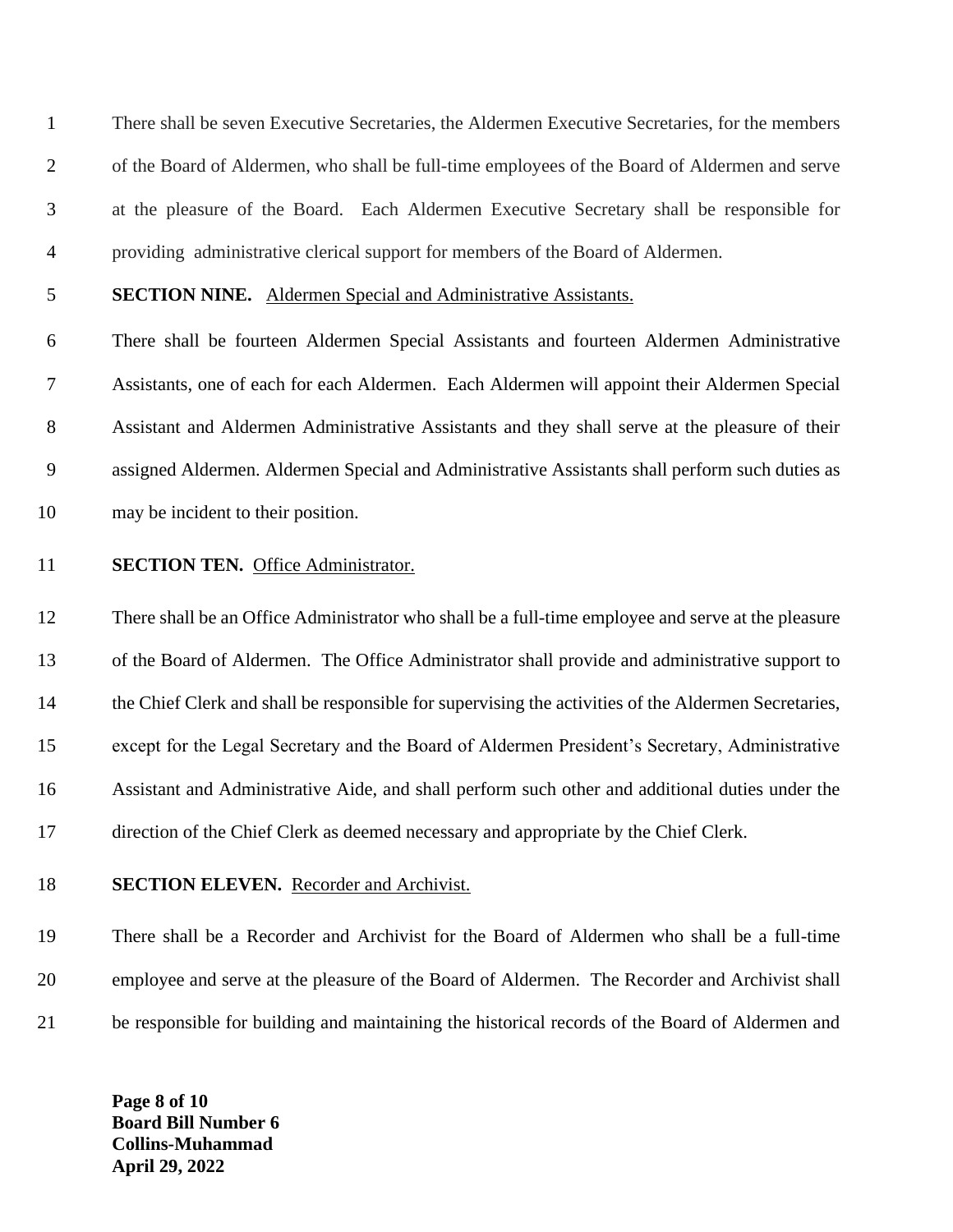shall perform such other and additional duties under the direction of the Chief Clerk as deemed necessary and appropriate by the Chief Clerk.

#### **SECTION TWELVE.** Information Technology Specialist.

 There shall be an Information Technology Specialist who shall be a full-time employee of the Board of Aldermen and serve at the pleasure of the Board of Aldermen. The Information Technology Specialist shall perform such duties as may be assigned by and under the direction of the Chief Clerk as deemed necessary and appropriate by the Chief Clerk.

#### **SECTION THIRTEEN.** Administrative Secretary to the Clerk.

 There shall be an Administrative Secretary to the Clerk who shall be a full-time employee and serve at the pleasure of the Board of Aldermen. The Administrative Secretary to the Clerk shall provide and clerical support to the Chief Clerk and Assistant Clerk and shall perform such other and additional duties under the direction of the Chief Clerk as deemed necessary and appropriate by the Chief Clerk.

#### **SECTION FOURTEEN.** Receptionist/Typist.

 There shall be a Receptionist/Typist who shall be a full-time employee and serve at the pleasure of the Board of Aldermen. The Receptionist/Typist shall answer the office mainline phones, greet guests, file office documents, distribute messages and mail and shall perform such other and additional duties under the direction of the Chief Clerk as deemed necessary and appropriate by the Chief Clerk.

#### **SECTION FIFTEEN.** Custodian.

**Page 9 of 10 Board Bill Number 6 Collins-Muhammad April 29, 2022**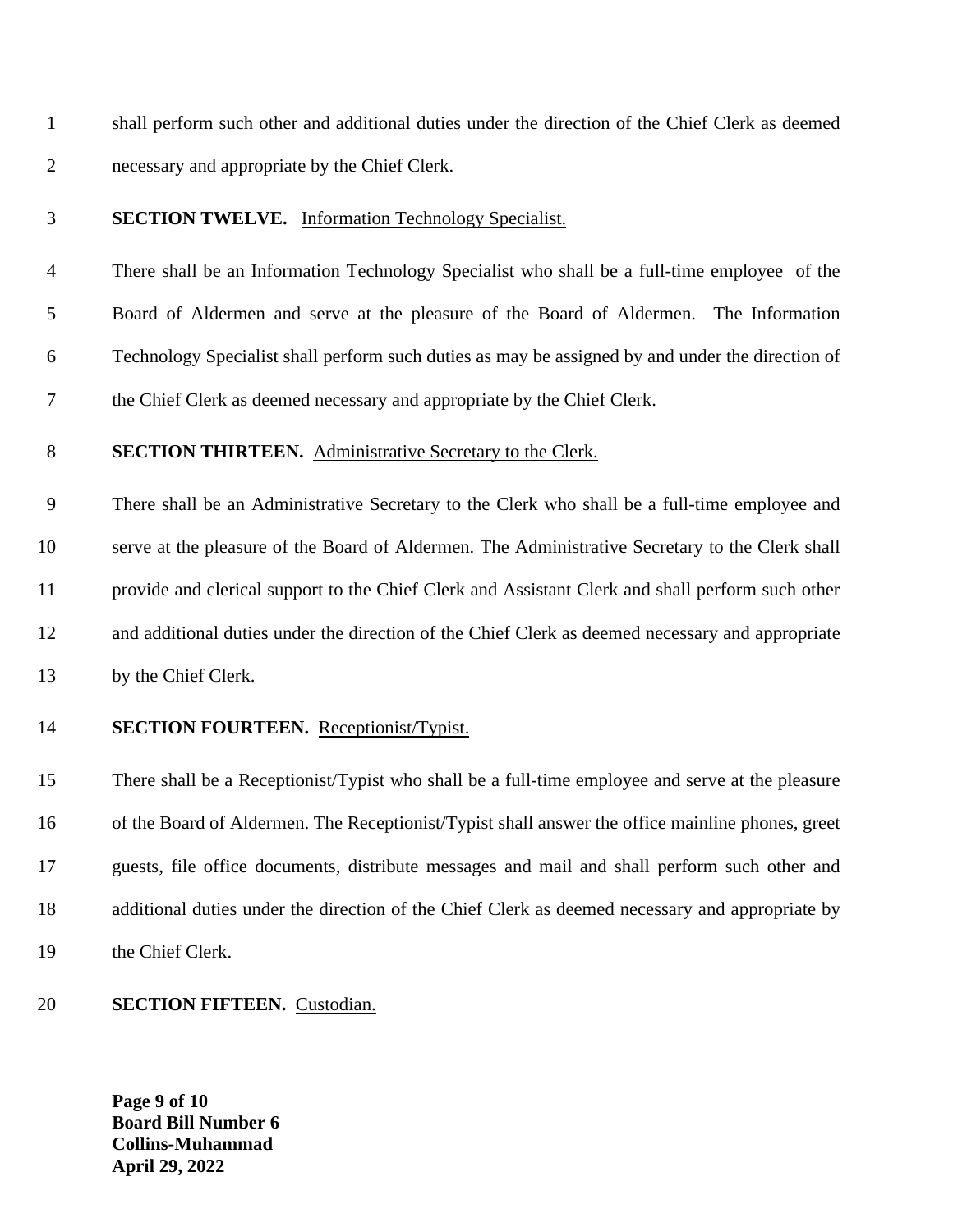There shall be a Custodian who shall be a full-time employee and serve at the pleasure of the Board of Aldermen. The Custodian shall keep the building and grounds clean and neat in safe manner that meets Board of Aldermen standards and shall perform such other and additional duties under the direction of the Chief Clerk as deemed necessary and appropriate by the Chief Clerk.

### **SECTION SIXTEEN.** Legislative Researcher.

 There shall be a Legislative Reacher who shall be a full-time employee and serve at the pleasure of the Board of Aldermen. The Legislative Reacher shall research and analysis new legislation and summaries the impact and shall perform such other and additional duties under the direction of the Chief Clerk as deemed necessary and appropriate by the Chief Clerk.

**Page 10 of 10 Board Bill Number 6 Collins-Muhammad April 29, 2022**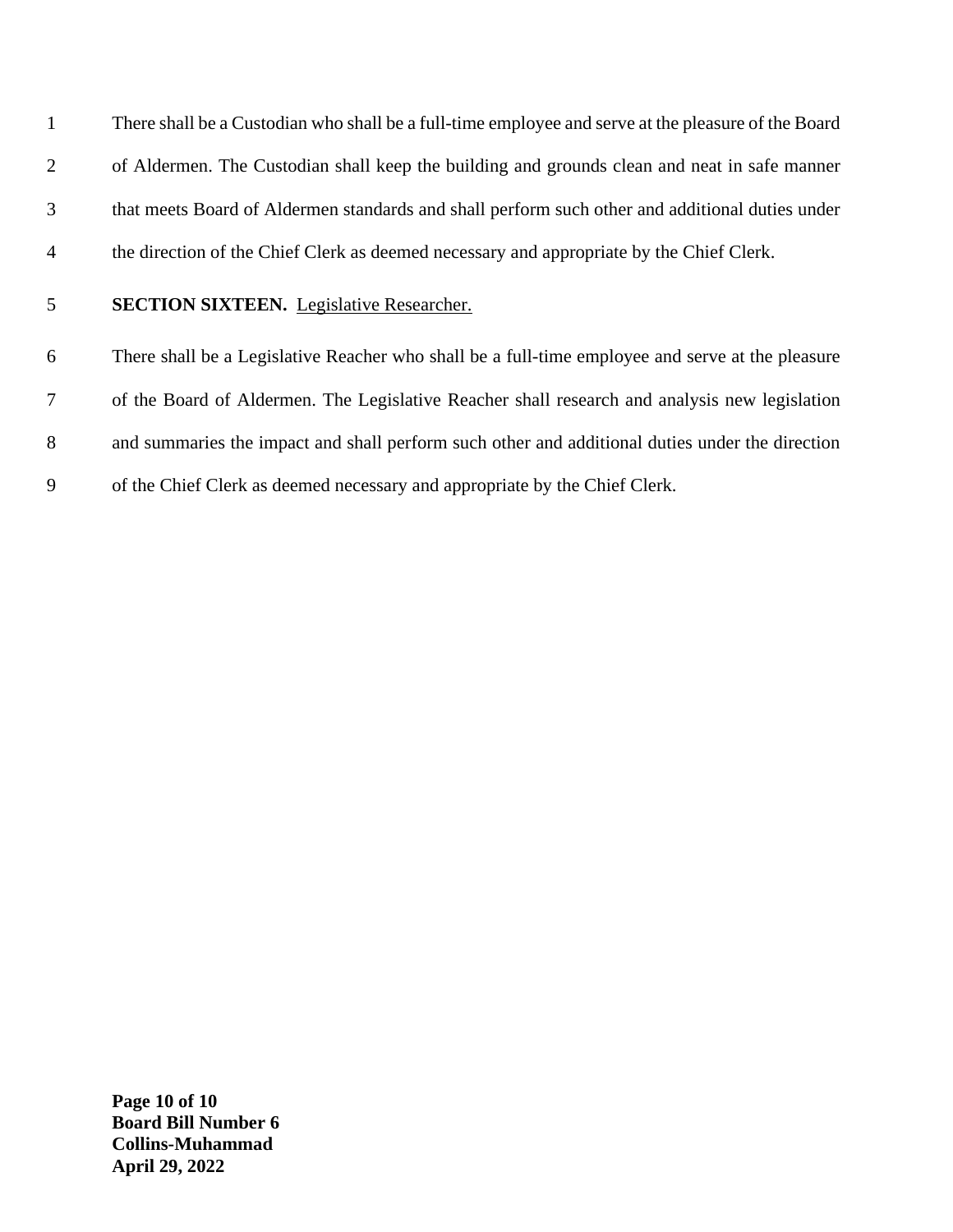Ordinance 59513 Committee Substitute **BOARD BILL 87** As amended

An Ordinance repealing Ordinance<br>58707 relating to the employees of the Board of Alderman and enacting in lieu thereof a new ordinance relating to the same subject matter, and by authorizing a contingency fund for necessary legal expenses of its Counsel, the office of which is hereby established and containing an emergency clause.

#### BE IT ORDAINED BY THE CITY OF ST. LOUIS, AS FOLLOWS:

Section 1. Ordinance 58707 is hereby repealed.

Section 2. Enacted in lieu of the above repealed ordinances and Code Sections shall be the following, listing for purposes of clarity only, in in dividual parentheses where relevant. existing Code Sections being hereby amended or replaced:

(306.100) The Officers of the Board of Aldermen shall be a President who shall be elected by the qualified voters of the city on the first Tuesday of April every four years after the year  $191\overline{5}$ : a non-salaried vice-president; a clerk; an assistant clerk; an administrative assistant ; a sergeant-at-arms; a legisla-<br>tive research director, two secretaries; a receptionist/typist; a custodian and a counsel to the Board of Aldermen each of whom, except the President, shall be appointed by the Board of Aldermen.

(306.120) The Board of Aldermen may, by a vote of a majority of its members remove any of its salaried officers and employees except the President. his Secretary, and the Administrative Assistant and Administrative Aide appointed by him to serve at his pleasure.

Section 3. There is hereby established, within the Table of Organization of the Board of Aldermen, the Office of Counsel to the Board of Aldermen, which shall be engaged by an attorney, licensed to practice before the highest court in this State, and

--1-

shall have graduated from an accredited law school located within the United States of America.

Section 4. The Counsel to the Board of Aldermen shall handle the legal matters of the Board, such special projects as requested, which duties shall include but are limited to representing the Board and its members in litigation and such other special duties and assignments as shall be authorized. The Personnel Committee of the Board shall review the areas of endeavor requested of its Counsel.

Section 5. Contingency Fund. There is hereby authorizing a legal contingency fund in the sum of Twenty-Five<br>Thousand Dollars (\$25,000.00), which said fund is assigned to the and will be<br>under the control of the Counsel for the Board of Aldermen. The Personnel Committee of the Board of Aldermen having supervision and responsibility for discharge of Aldermanic Staff duties, shall establish a review and monitoring procedure concerning the use and expenditures of any funds drawn against the Contingency Fund by the Counsel for the Board of Aldermen.

Section 6. The Contingency Fund hereby established shall be used to sustain the cost of litigations authorized to be filed on behalf of the Board of Aldermen and to sustain expenses directly necessary and incidental to the duties of the Counsel for the Board of Aldermen.

Section 7. The salaries of the employees of the Board of Aldermen shall be equivalent to the matching salary range as defined in the Civil Service Pay Ordinance. Salaries shall be paid bi-weekly and the employees shall be placed on the step authorized by the Personnel Committee of the Board of Aldermen which range and step authorizations shall continue in force until changed, if so, by said Committee.

| Salary grades shall be as follows: |     |  |
|------------------------------------|-----|--|
| Director of Legislative            |     |  |
| Research                           | 53M |  |
| Counsel of the Board               |     |  |
| of Aldermen                        | 68M |  |
| Clerk. Board of Aldermen           | 50M |  |
| Asst. Clerk                        | 44M |  |
| Administrative Asst.               | 44M |  |
| Secretary                          | 34G |  |
| Receptionist/Typist                | 26G |  |
| Custodian                          | 24G |  |
| Sergeant at Arms                   | 24G |  |

Section 8. This ordinance shall be in effect beginning with the bi-weekly pay neriod May 1. 1985.

Section 9. This being an Ordinance providing for Public Work and Improvement, it is hereby declared to be an emergency measure as defined in Article IV, Section 20 of the City Charter and shall become effective immediately upon its approval by the Mayor of the City of St. Louis.

Approved: July 23, 1985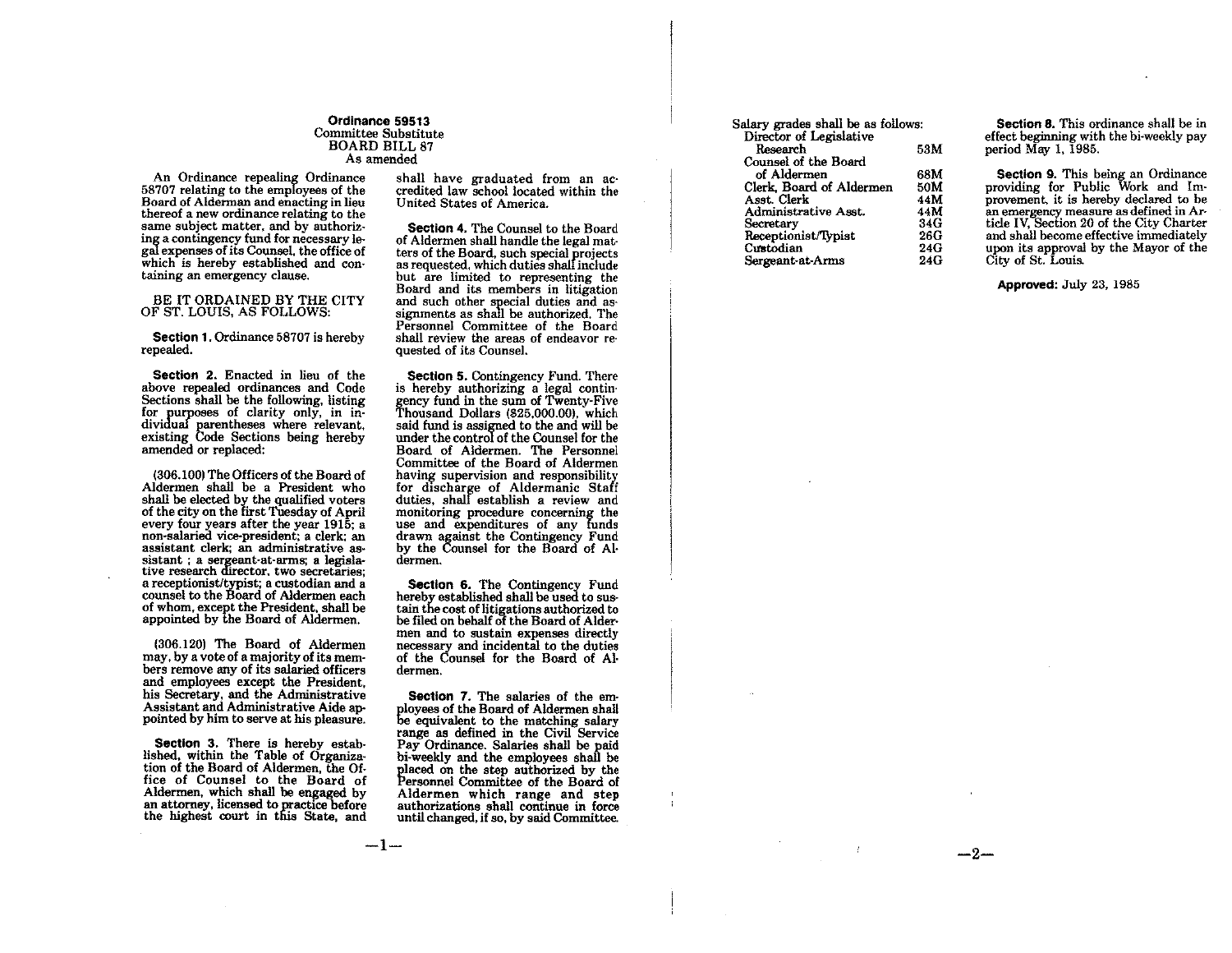#### Ordinance 57660 (B.B. No. 102)

An ordinance authorizing the Board of Aldermen to continue the establishment of its Office of Legislative Research with a Director and Secretary; fixing salaries therefor and containing an emergency clause.

Be it ordained by the City of St. Louis, as follows:

WHEREAS, the Board of Aldermen by Resolution, established an Office of Legislative Research in November, 1957, with duties defined, and

WHEREAS, said office has been continued by annual resolution and has functioned satisfactorily since its establishment performing its prescribed duties as well as assisting individual aldermen and the various Standing Board Committees from time to time as requested.

Section One. There shall be an Office of Legislative Research for the Board of Aldermen with a Director to serve/at the pleasure of said Board.

Section Two. The Director of the Office of Legislative Research shall appoint a Secretary with the approval of the said Board, to serve at the pleasure of the said Director.

Section Three. The salaries of the Director and Secretary of the Office of Legislative Research shall be those as stated in Section 46.010 of the Revised Code of the City of St. Louis.

Section Four. Emergency Clause. -The passage of this ordinance being deemed necessary for the preservation of public peace and safety, it is hereby declared to be an emergency measure within the meaning of the Charter of the City of St. Louis, and shall become effective immediately upon its passage and approval by the Mayor.

Approved: July 13, 1978.

 $-1-$